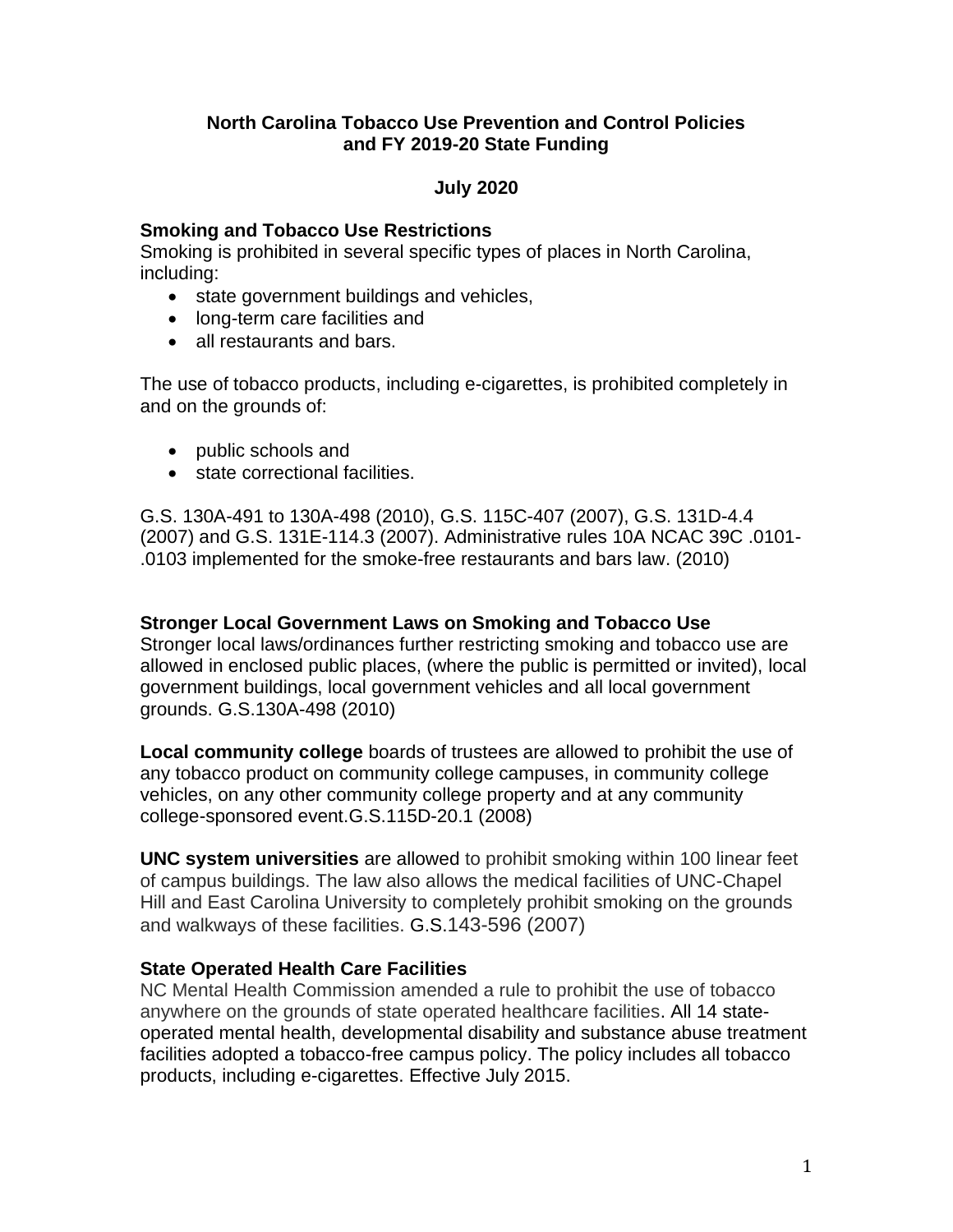#### **Privately Owned, Government-Subsidized Housing**

To receive tax credits from the NC Housing Finance Agency to finance the development of affordable housing, a housing developer must agree that the property being developed will have a smoke-free policy. This requirement first went into effect in the agency's 2015 Qualified Allocation Plan. It reads: "Owners must prohibit smoking in all indoor common areas, individual living areas (including patios and balconies), and within 25 feet of building entries or ventilation intakes. A non-smoking clause must be included in the lease for each household." (2015)

#### **Child Care Facilities**

Tobacco use is prohibited on the property of child care centers at all times and tobacco use is prohibited on the property of family child care homes during operational hours. All tobacco materials shall be kept in locked storage or out of the reach of children. 10A NC ADMIN CODE 09.0604 (2017)

### **Tax on Cigarettes**

Tax rate per pack of 20: 45 cents Dates of last changes: 5 cents to 35 cents in 2005-06 and from 35 cents to 45 cents in 2009. G.S.105-113.5 (2005-06) and (2009)

### **Tax on Other Tobacco Products**

Tax rate is 12.8 percent of the wholesale price of the products. Dates of last changes: 3% to 10% of the wholesale price of the products in 2005 and 10% to 12.8% of the wholesale price of the products in 2009. G.S. 105-113.35(a) (2005) and (2009)

### **Tax on E-cigarettes**

Tax rate is 5 cents per milliliter of consumable nicotine product. Dates of last change: 5 cents per milliliter of consumable nicotine solution in 2014. Effective June 1, 2015. G.S. 105-113.35(a) (2014)

### **Use of Other Tobacco Products Tax Revenue - Summary**

Revenue from 3 percent of the tax on the cost price of tobacco products is deposited in the state general fund, and the revenue from the remaining 9.8 percent of the tax on the cost price of tobacco products is deposited in the University Cancer Research Fund established pursuant to North Carolina General Statute section 116-29.1. Revenue from the separate e-cigarette products tax is deposited in the state General Fund. G.S. 105-113.40A (2014)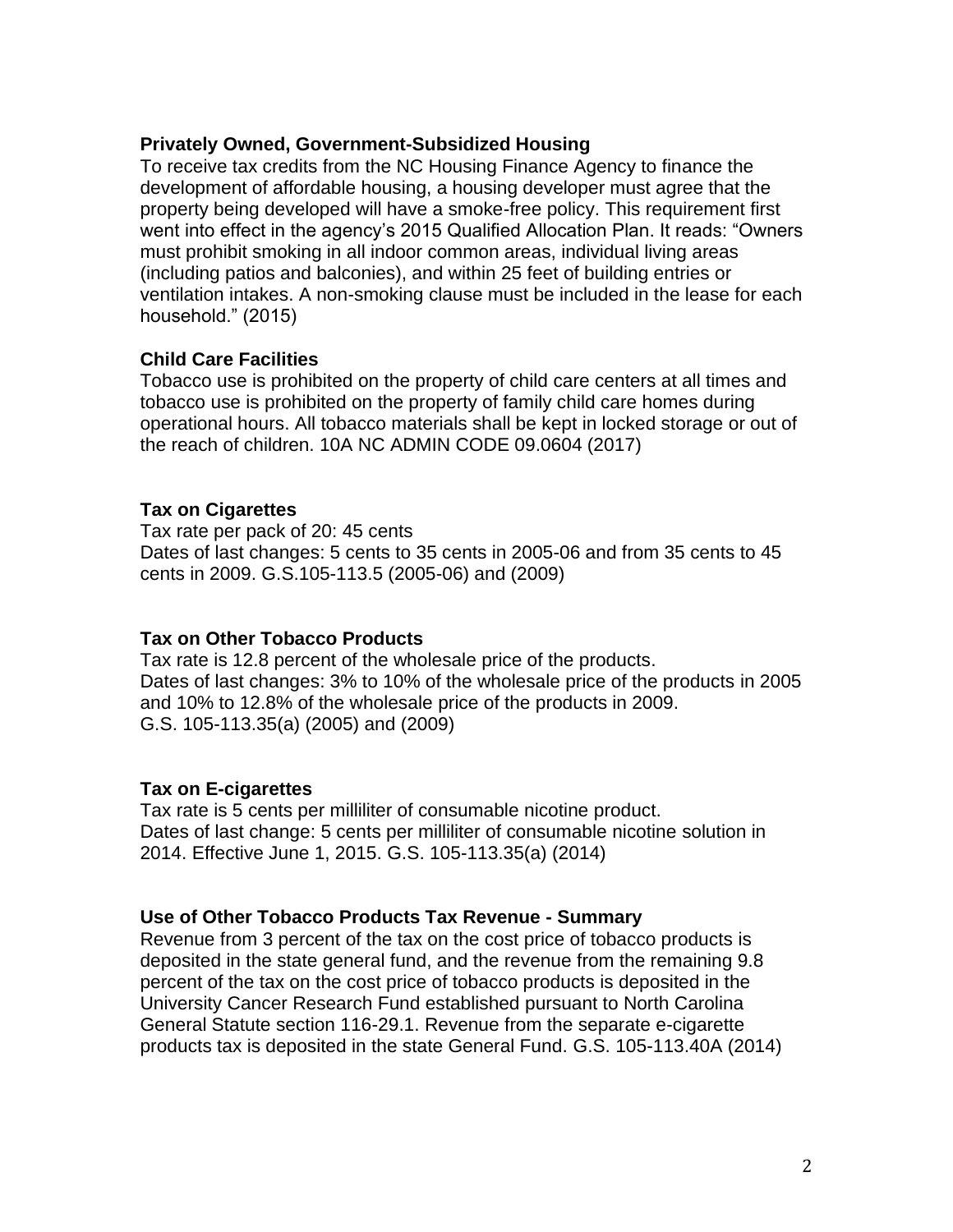## **Prohibiting Youth Access to Tobacco Products**

Law prohibits the sale of all tobacco products to persons under the age of 18, including tobacco-derived products or e-cigarettes. The law prohibits a person under the age of 18 to purchase or accept receipt, or attempt to purchase or accept receipt, of any tobacco products. Law requires photo identification checks, prohibits internet sales to minors, prohibits vending machines unless equipped with a lockout device, requires law enforcement supervision for compliance checks (except for federally required Synar compliance data), preempts stronger local laws, rule and ordinances that further restrict youth access to tobacco products. G.S. 14-313(c) (1997) and (2013)

State funding is \$300,000 recurring for enforcement of the state youth access to tobacco law.

Alcohol Law Enforcement has jurisdiction and primary responsibility to enforce G.S. 14-313 regarding youth access to tobacco products. SECTION 16B.3.(a) G.S. 143B-928 and SECTION 16B.3.(b) G.S. 18B-500(b)

## **Preemption of Point of Sale Regulations**

State law preempts stronger state Executive Branch rules or executive orders and local government laws, rules and ordinances regarding the sale, distribution, display and promotion of tobacco products. G.S. 14-313(c) (1997) and (2013)

### **Child Resistant Packaging and Labeling for E-Liquid Containers**

The statute makes it unlawful for any person, firm, or corporation to sell, offer for sale, or introduce into commerce in this State an e-liquid container unless the container constitutes child-resistant packaging. Also, an e-liquid container product containing nicotine must have package label stating that the product contains nicotine. G.S. 14-401.18A (2015)

### **Use of Tobacco Master Settlement Dollars - Summary**

All annual Master Settlement Agreement (MSA) payments are allocated to the Settlement Reserve Fund, which is established in the state General Fund. All proceeds from ongoing litigation between the states and tobacco companies is also deposited into the Settlement Reserve Fund. Funds credited to the Settlement Reserve Fund shall be included in General Fund availability as nontax revenue for the next fiscal year.

N.C. Session Law 1999-2 as amended by Session Law 2011-145 6.11(d), Session Law 2011-391 7(b) and S.B. 402 6.4 enacted and effective 7/26/13 and G.S. 143C-9-3 (2013)

# **FY19-20 State Funding:**

• \$0 for evidence-based Tobacco Use Prevention Interventions.